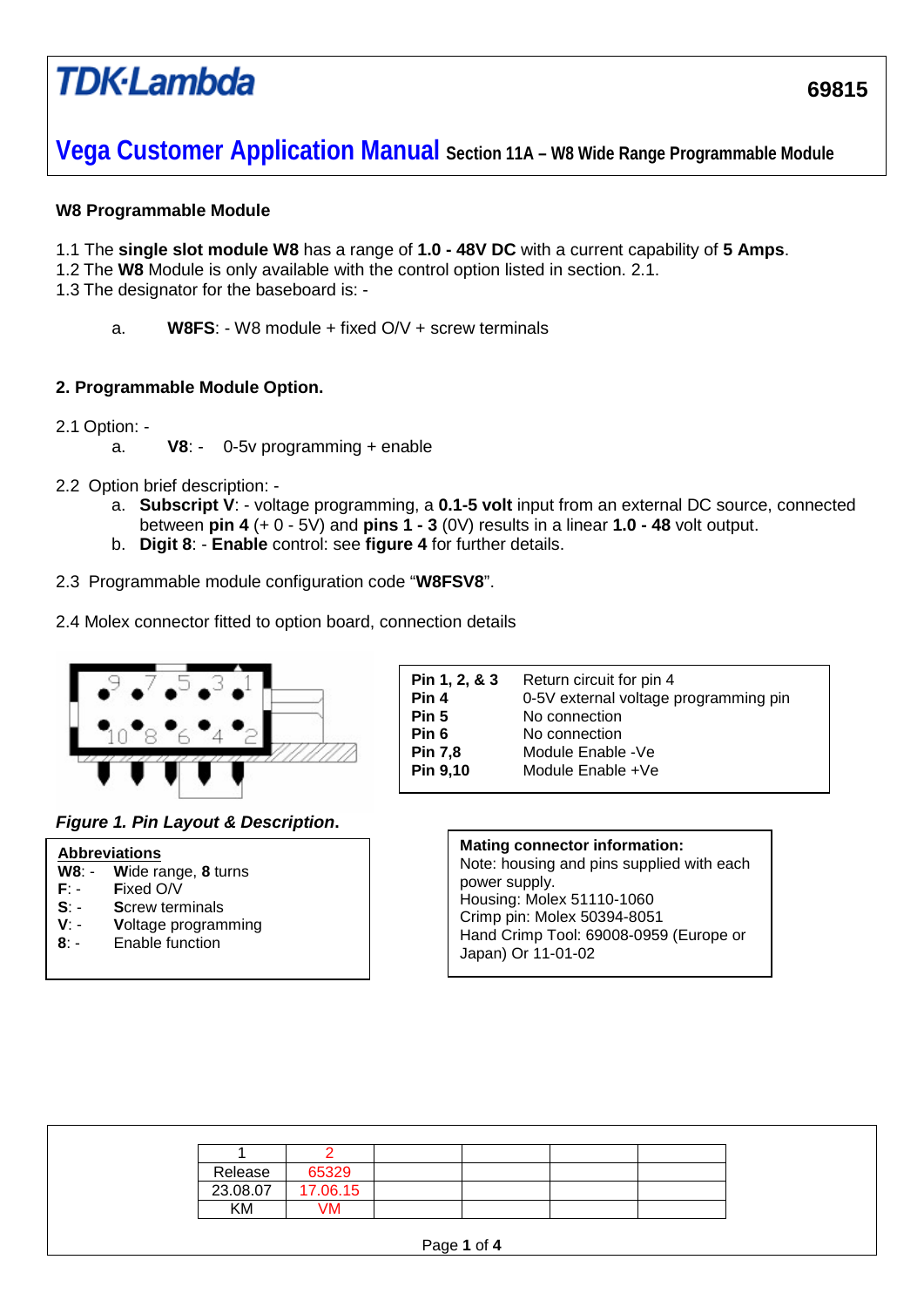# **TDK-Lambda**

## **Vega Customer Application Manual Section 11A – W8 Wide Range Programmable Module**



## **Figure 3. Module with required option board fitted.**

### **Module Selection, Enable circuit connections**



Internal to the module inhibit/enable is a 390ohm 1/8W resistor and the diode of an opto-coupler.

To ENABLE the module apply 2-5V between +ve and -ve. Do not apply > 6V as damage may result. Higher voltages may be used to drive the circuit, although an additional series resistor should be used to limit the current. A current of 1-10mA will inhibit the module. Ensure 13mA is not exceeded.

When a module is not enabled, there may be up to 0.05V remaining at the outputs of the module.



**Figure 4.**

| Release  | 65329    |             |  |
|----------|----------|-------------|--|
| 23.08.07 | 17.06.15 |             |  |
| ΚM       | VM       |             |  |
|          |          | Page 2 of 4 |  |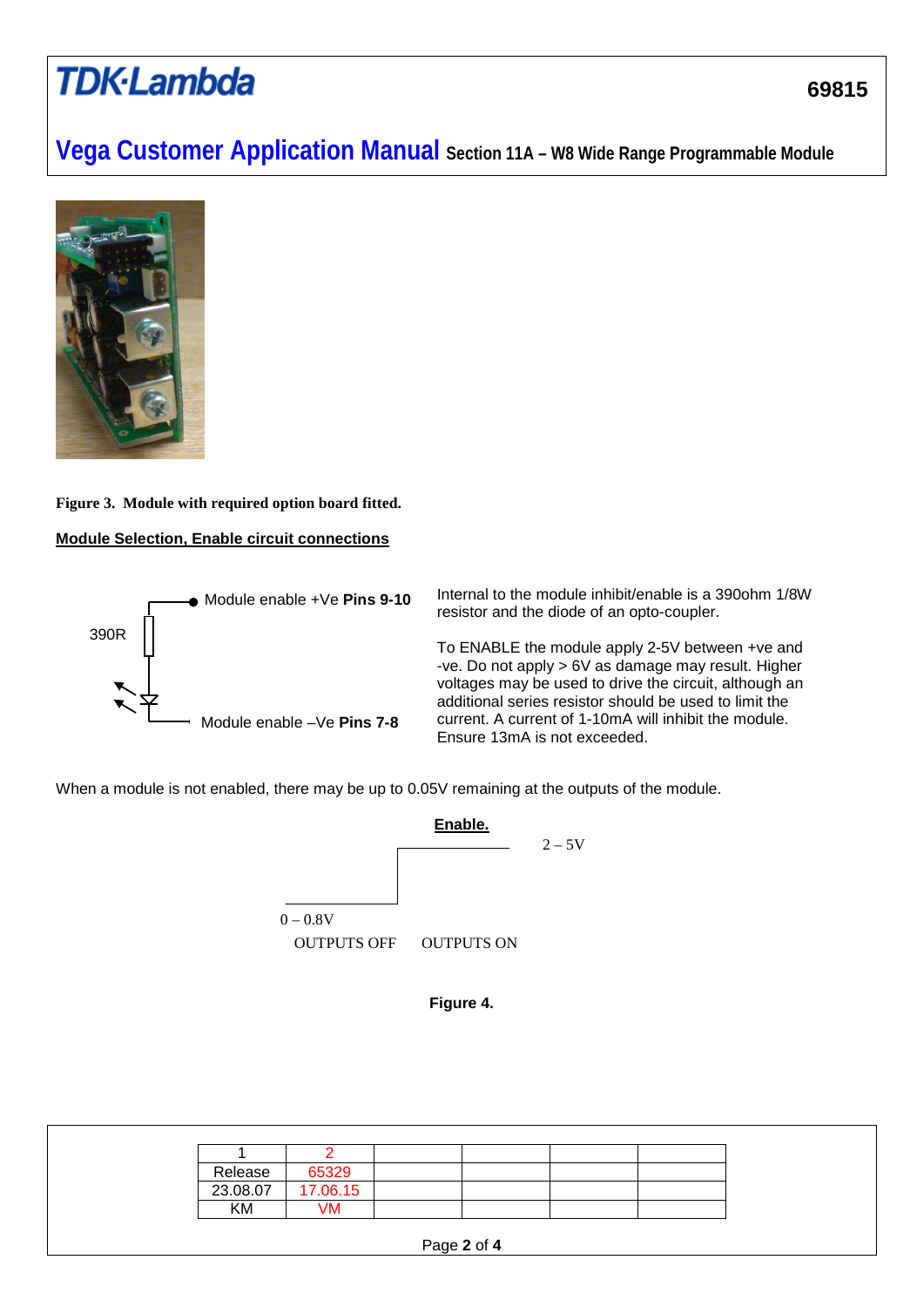# **TDK**·Lambda

### **Vega Customer Application Manual Section 11A – W8 Wide Range Programmable Module**

### **General Installation**

All switch mode power supplies can be sensitive to stray inductance in the power leads, specifically in remote sense leads if poorly installed. Poor transient response or high noise pickup and intermittent tripping of Over-voltage protection are potential possible problems concerned with poor installation. Observing a few simple rules will ensure a trouble free function: -

When connecting Vega by means of a cable harness, run the remote sense as a twisted pair and power output cables as a twisted pair where possible. Keep cable runs as short as possible.

When connecting Vega to the load by means of a PCB back plane, run the power tracks "back to back" on the PCB to minimise the projected area of the loop connecting the positive and negative outputs. Run the remote sense and power connections as separate pairs, avoiding close parallel runs and only coming together at the load.

During emissions testing it was found beneficial to encircle all programming inputs with a ferrite bead. In some cases this may increase margins in accordance with EN55022 Conducted Emissions Class B.

The load should be de-coupled with 10uF of capacitance per Amp of load current. The greater the amount of decoupling, the better the transient response of the system will be. (NB Max recommended de-coupling is 1000uF/Amp).

**Mating connector information:** Note: housing and pins supplied with each power supply. Housing: Molex 50-37-5023 Crimp pin: Molex 08-70-1039 Hand Crimp Tool: 69008-0959 (Europe or Japan) Or 11-01- 0204(USA)

#### **Remote Sense**

Remote sense connection as viewed from the back of the power supply is: -



+Ve Sense -Ve Sense

#### *Figure 5.*

Remote sense can be used to compensate for the drop in voltage along the load cables or for the drop in voltage across blocking diodes. The voltage at the output terminals will be higher than that at the load by an amount equal to the voltage drop due to load lead resistance and/or blocking diodes if used. The maximum voltage drop between the load and sense connections should not exceed 0.75V

| Release  | 65329    |             |  |
|----------|----------|-------------|--|
| 23.08.07 | 17.06.15 |             |  |
| ΚM       | VM       |             |  |
|          |          | Page 3 of 4 |  |